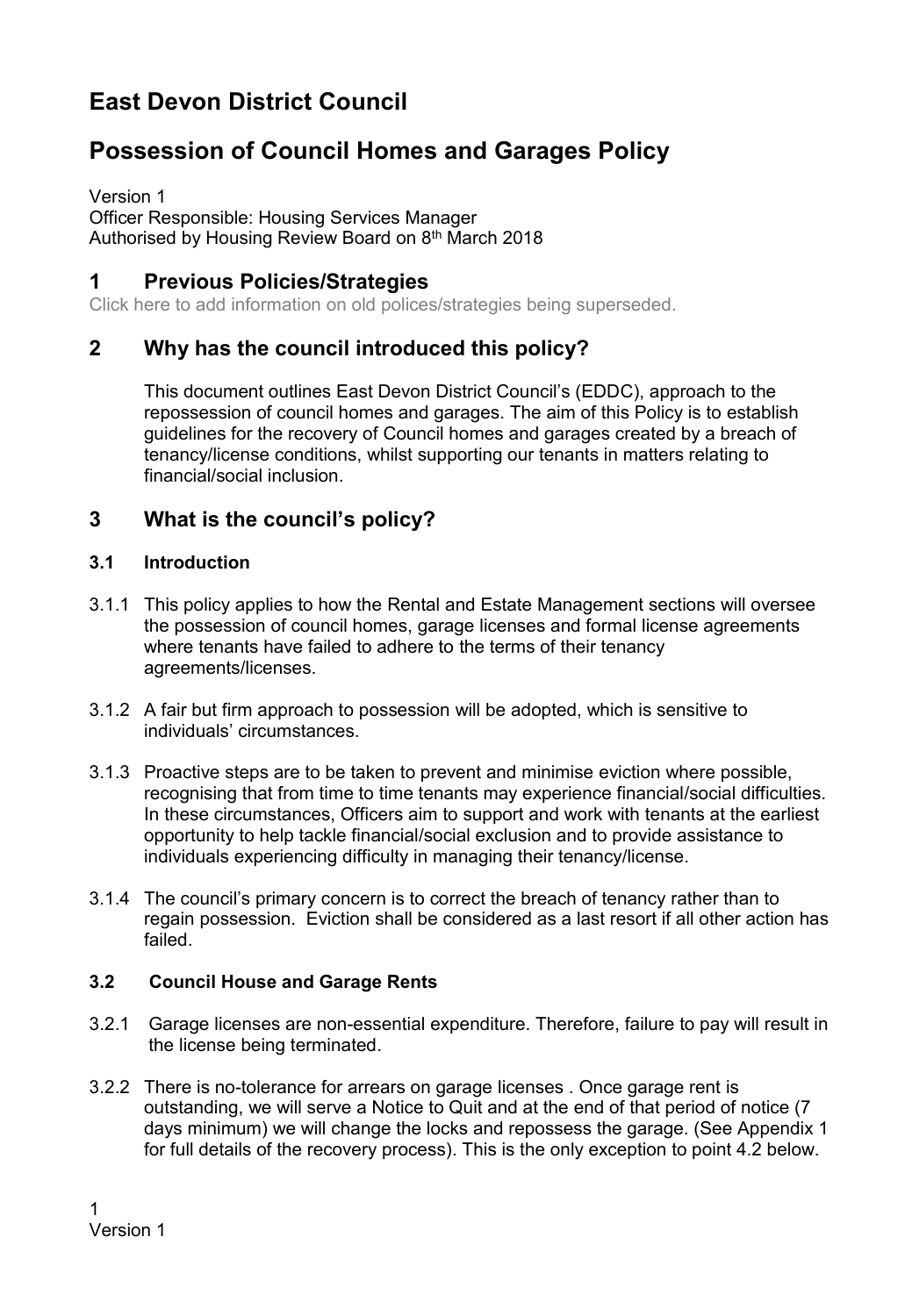- 3.2.3 The Council's primary concern is to recover the rent debt rather than to regain possession. We will consider eviction only as a last resort if all other action has failed.
- 3.2.4 The administration, collection and recovery rests with the Strategic Lead Housing, Health & Environment.
- 3.2.5 The Council believes that preventing rent arrears from building up is the preferred option. The measures that we will take to support this are:
	- Adopting tenancy start-up procedures which include providing the new tenant/licensee with a Housing Benefit form or Universal Credit information, welfare benefits checks, a Welcome Pack and rental advice at accompanied lettings stage. The tenants/licensees will also be offered budgeting advice at this stage if they require it.
	- Advising tenants/licensees to submit their Housing Benefit claim form or application for Universal Credit straight away to maximise benefit and help prevent unnecessary delays.
	- Providing readily accessible information to tenants/licensees, particularly those with specific needs such as lack of numeracy and literacy skills.
	- Providing advice on the various payment options.
	- Making sure that tenants/licensees know who their Rental Officer is so that they can discuss tenancy issues at an early stage.
	- Estate Management will provide a follow-up visit to the new tenant/licensee within the first 6 weeks after sign-up.
	- We will signpost any tenants/licensees facing financial difficulty to our free, independent floating support service or other free financial support services, such as CAB, Stepchange, etc.
	- We will keep our Housing Options Team involved with any action, from Notice stage onwards, for any of our tenants/licensees that we know, or suspect, are vulnerable.
- 3.2.6 The Council will act promptly in contacting tenants/licensees if rent /service charge arrears begin to accrue and will adopt the following procedure:
	- We will send reminder letters, make telephone calls and may also carry out a home visit.
	- If the reminders are ignored we may serve a Notice Seeking Possession / Notice Seeking Termination or a Notice to Quit, depending on the type of tenancy/license the tenant/licensee has. This is the first step of the legal process to obtain possession of the dwelling. The Notice gives a period of at least 28 days to clear the debt in full or to make an arrangement to pay in instalments. If the debt continues to increase, we will apply to the County Court for a hearing to seek a Suspended Possession Order on the property.
	- At the hearing, the District Judge will normally grant a Suspended Possession Order or an Adjournment on Terms, requiring the debtor to pay the rent and/or service charge as it falls due plus a fixed sum each week towards the arrears. At the Hearing, we will also seek an order for costs, which will be added to any arrears on the rent account.
	- If the debtor fails to keep to the terms ordered in the County Court we will inform the Court of the default and request the issue of a Possession Warrant, which the County Court enforcement agent will serve and execute to take possession of the property.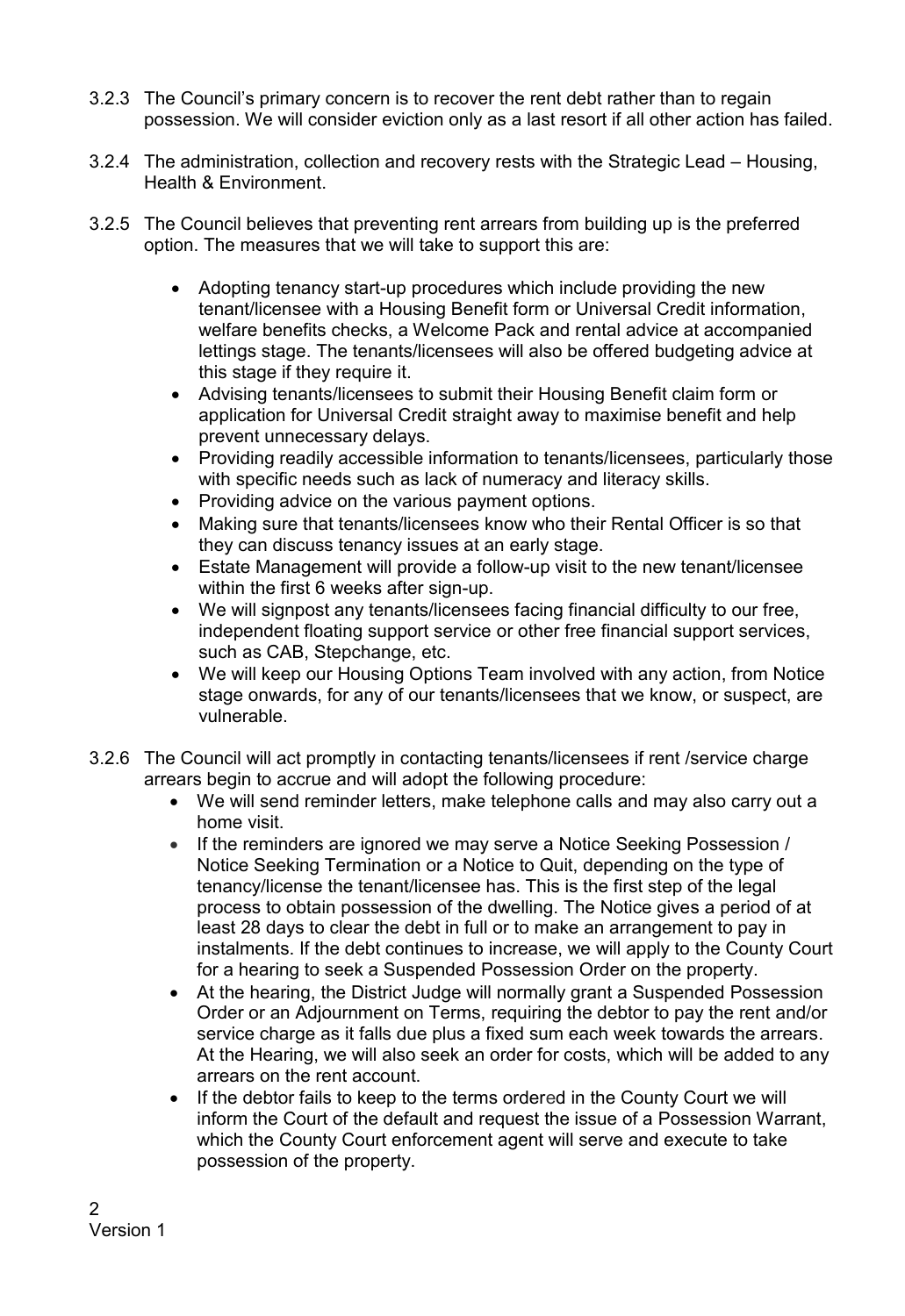- 3.2.7 The Council will do everything possible to prevent evictions but, as a last resort, we will evict tenants if they do not pay their rent/service charges.
- 3.2.8 See appendix 2 for full details of the recovery process.

### **3.3 Changing possession orders**

- 3.3.1 A tenant/licensee may be able to request a possession order be varied. This will depend on whether or not the judge had a choice when making the possession order in the first instance, for example in some situations the judge has no choice about making an order and cannot change it once made, as long as the landlord followed the correct legal procedure to obtain the order (This applies to introductory or demoted tenancies).
- 3.3.2 Where a tenant/licensee requests that a change to a possession order be made, they will be advised to seek independent advice about applying to the court to either have the possession order set aside, suspend or postpone the date for possession or vary the terms of the order. It will be the responsibility of the tenant/licensee to supply the relevant evidence (for example the reason they missed a rent payment, details about change in income, details of an outstanding housing cost claim) in their application to have a case re-heard or the possession order to be varied, set aside or delayed.
- 3.3.3 Any application to the court to set aside a possession order, does not automatically stop the court bailiff carrying out an eviction. It is the responsibility of the tenant/licensee to request the court to stay or suspend any warrants at the same time they apply for an order to be set aside or varied.
- **4. Equality impact considerations –** the policy is high relevance to equality if it has a big impact on residents and users of the service

High

The Rental section will tailor its service to meet the diverse needs of individuals. They will foster good relations with people when providing their services to eliminate discrimination and promote equality of opportunity.

# **5. Data protection considerations**

#### **b) The collection and use of tenant's personal data will not exceed that agreed to in their tenancy agreement**

The **EDDC Data Protection Policy** provides further information on how we store and use personal information.

The following privacy notice(s) provide further information on how we will use tenant's personal data, how it is gathered, and how long we will retain this information, and what rights tenants have in relation to this.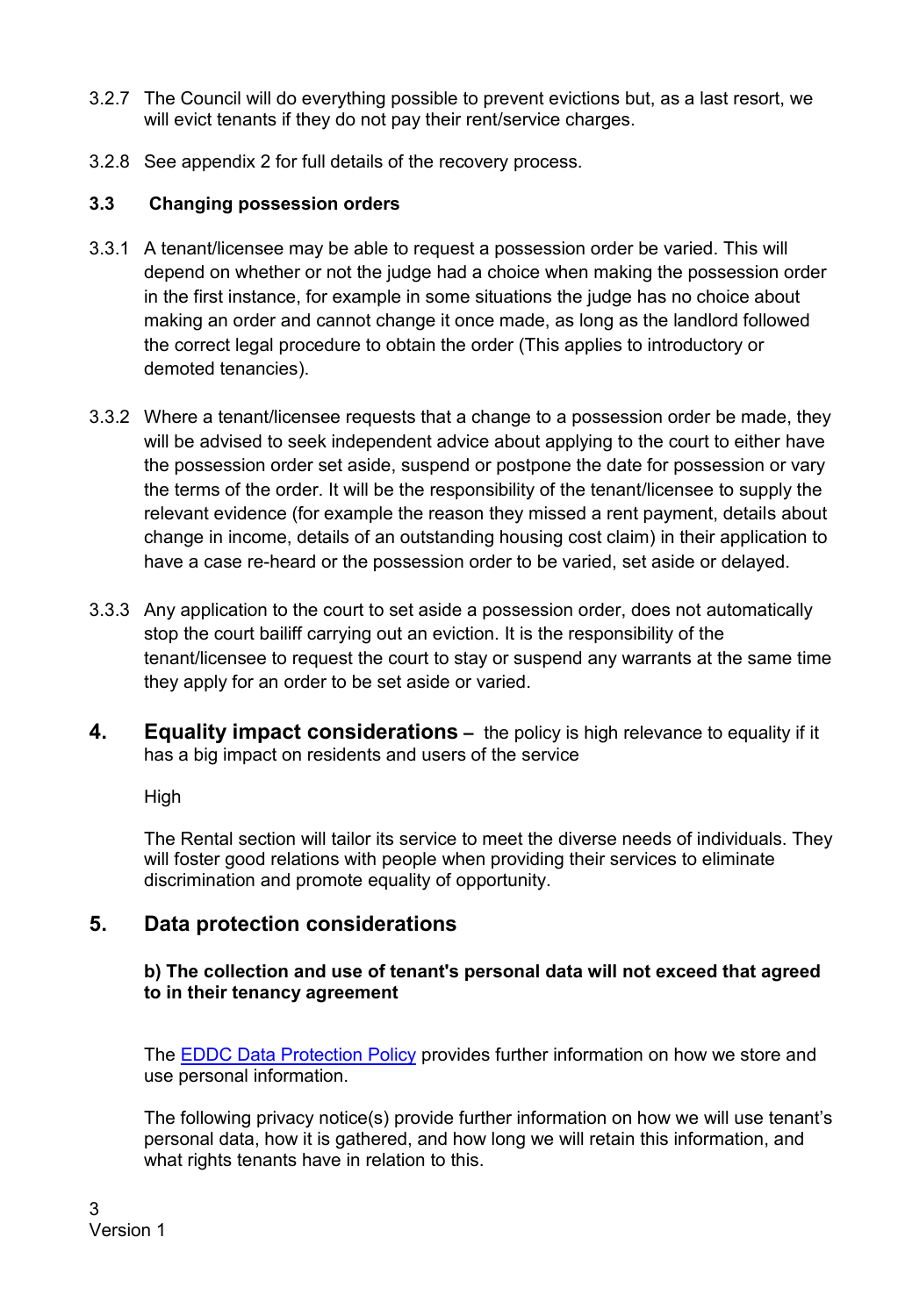Rental - Collection of housing rent Housing Services - Enforcing conditions of tenancy agreement

All our privacy notices can be found on the EDDC website [\(https://eastdevon.gov.uk/access-to-information/data-protection/privacy-notices/\)](https://eastdevon.gov.uk/access-to-information/data-protection/privacy-notices/)

## **6. Appendices and other relevant information**

- Appendix  $1 -$  Recovery of garage rents
- Appendix  $2 -$  Recovery of rent arrears

## **7. Who authorised the policy/strategy and date of authorisation.**

Authorised by Housing Review Board on 8<sup>th</sup> March 2018

## **8. Related Policies/Strategies, Procedures and Legislation**

- Corporate Debt Collection Policy
- Tenancy Agreement
- Data Protection Act 1998
- Pre-action Protocol for Possession claims by Social Landlords
- Rent Arrear Procedures
- Housing Service Plan
- Income Management including Debt Collection Policy
- The breathing space moratorium and mental health crisis moratorium

## **9. Policy date for review and responsible officer**

This Policy has been written in line with good practice and current relevant legislation. Unless there are any changes to such legislation beforehand, the next review of this Policy is due October 2025 and every four years thereafter.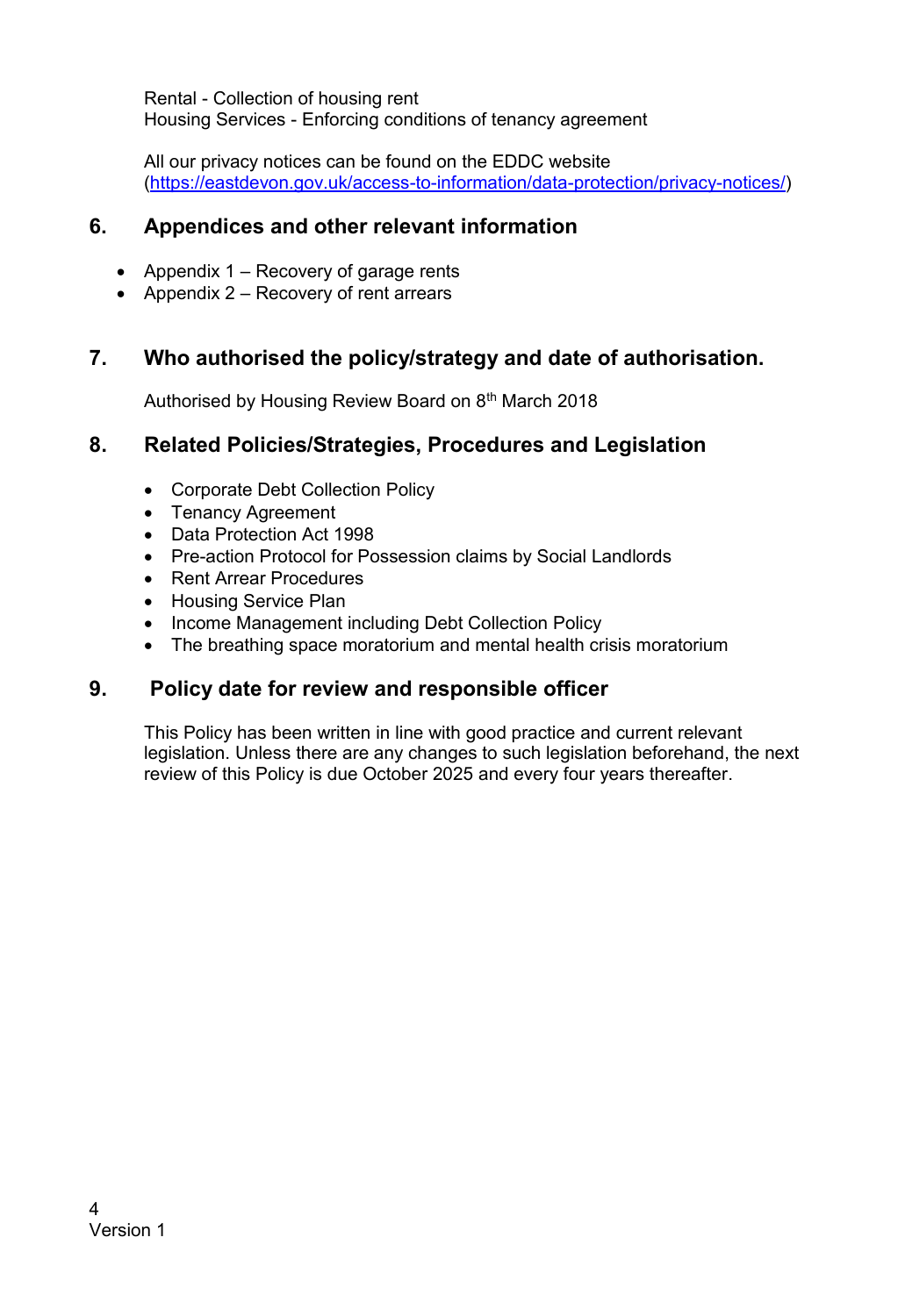# **Appendix 1**

## **Recovery of Garage License**

As a garage is a luxury item, as soon as the tenancy falls into arrears the Rental section will send a Notice to Quit. Unless the arrears are cleared within the 28 notice day period, the repairs section will be asked to organise a contractor for the locks to be changed.

The Estate Management Team will be notified at the time the notice is served, giving them advance warning that an inventory and garage clearance may be required.

Should a tenant (who has been evicted from garage) require the garage to be reinstated the rent arrears and charge for the lock change and any storage charges, must be paid in full prior to garage being considered for relet.

Should a former tenant debt be outstanding; the former tenant will be contacted by post to recover the debt through the Council's Former Tenant Recovery Procedure.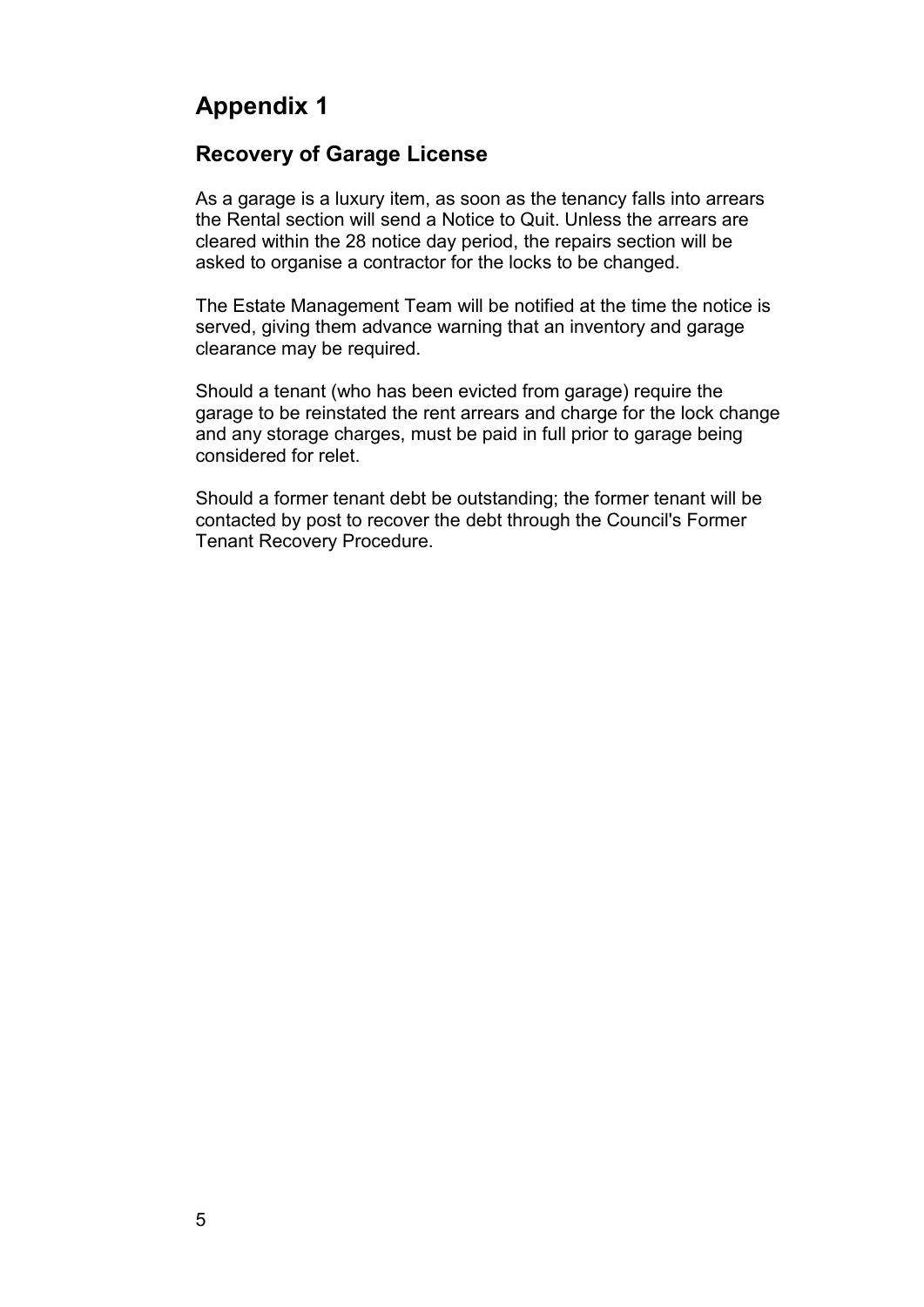# **Appendix 2**

#### **Recovery of rent arrears**

All tenancy/license agreements state that rent payments are due in advance. Rent is charged weekly to rent accounts and tenants can pay, in advance, at any frequency from weekly to monthly. Where rent is not paid when due the Council will take the following action:

**Reminders –** if rent has not been paid a reminder letter will be sent requesting that payments are brought up to date.

If the full amount is not paid an arrangement can be made to pay the debt by instalments. If the debt is not settled or an instalment is missed a final reminder will be sent.

**Final Reminders –** if the debt remains unpaid or is not reducing a final reminder is sent warning of further action. Usually 2 different types of final reminder will be sent to the tenant/licensee prior to any kind of Notice being sent.

**Notice Seeking Possession/ Notice Seeking Termination & Notice to Quit –** if the debt reaches a level of £250, or 4 weeks arrears, a Notice will be served on tenants. A Notice Seeking Possession/ Notice Seeking Termination or a Notice to Quit will be served, depending on the type of tenancy/license the tenant/licensee has. These Notices give a minimum period of twenty eight days for the debt to be paid or for a repayment programme to be agreed and maintained. After the period of notice and for a further period of 52 weeks the Council can commence steps to recover possession of the dwelling by making an application to the County Court. Accompanying this letter are details of housing benefit surgeries, CAB contact details and a debt advice leaflet giving contact details of a number of debt advice agencies that give free and independent advice.

**Telephone calls and/or text messages –** telephone calls will be made to the tenant/licensee throughout the debt recovery process, to increase enagagement. Text messages would only be used to ask the tenant/licensee to please contact us.

**Home visits –** Visiting the tenant's/licensee's home will be made throughout the debt recovery process to try to increase engagement.

**County Court Hearing –** at the hearing the Council will seek possession of the property, but this will normally be suspended or adjourned on terms depending on the size of the debt and the history of payment. The terms granted will be a reasonable amount in addition to the rent as it falls due and will be agreed with the County Court Judge. The Council will also be entitled to an order for costs, currently £395.50 and these costs will be awarded on the same terms as the repayment of rent arrears.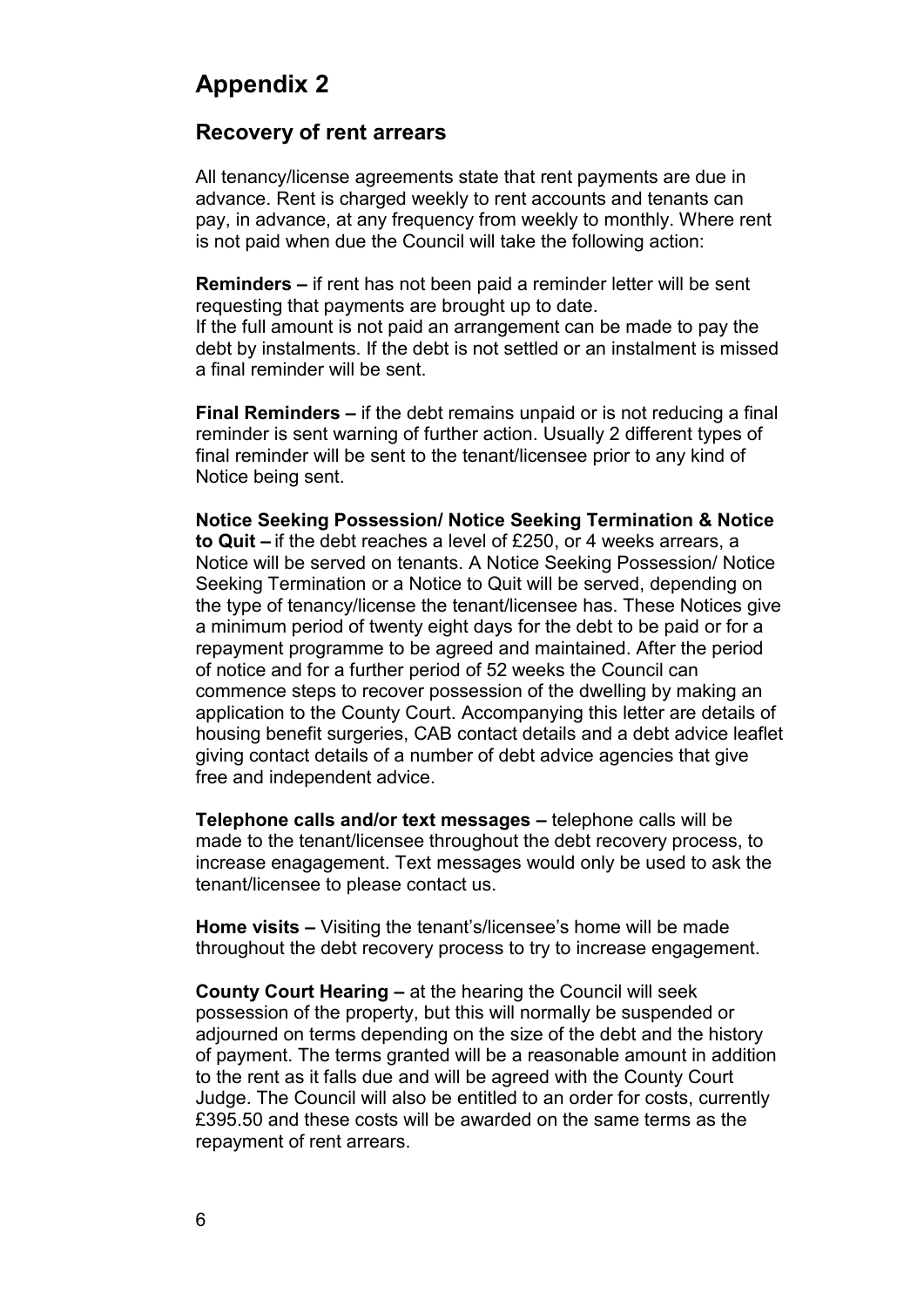If the rent arrears are paid in full or at a low level the matter in Court can be adjourned generally or to the next available date or the proceedings withdrawn, but an order for costs will still be sought.

If rent arrears are substantial and the payment record is poor an outright order for possession can be sought.

If a tenant/licensee breaches the terms of an adjourned or suspended order an application will be made to the Court for the matter to be restored for hearing.

**Warrant for Possession of Property –** if a tenant/licensee breaches the terms of an adjourned or suspended possession order a letter is sent advising of the amount of that breach, giving 7 days for the sum to be paid and requesting that future payments are made when due. If the letter is ignored a further warning is given before a possession warrant is applied for. An application for a possession warrant will be made and this will incur a cost of £121, which will be added to the tenant's rent account. The County Court enforcement agent will then issue a date to the tenants/licensees when the warrant will be executed and their home repossessed. The tenant/licensee has the right to apply to have the warrant set aside and on receipt of such an application the Court will set a hearing date to hear the application. The District Judge will hear both parties and can decide to make a further suspended order on terms and give another opportunity for the tenants/licensees to remain in their home and pay the debt or the application can be dismissed, the warrant enforced and the tenants/licensees being evicted.

Principles of court action

- Possession Action should not be taken if tenants have made and successfully maintained repayment arrangements, including direct deductions from the appropriate state benefit.
- If housing benefit/ Universal Credit issues are outstanding, court action should be delayed.
- Court action should cease if a Breathing Space application is received. Court action can resume again once the 60 day period of delay has been surpassed or the tenant/licensee has breached the terms of the Breathing Space application..
- Court action should be the last resort when all other action has failed to result in repayment of arrears.
- Rental Officers should encourage tenants/licensees to seek advice, before they go to court, from advice agencies like the Citizens' Advice Bureau and floating support agencies. They should also encourage tenants/licensees to attend the court hearing in person so they can discuss their financial situation.